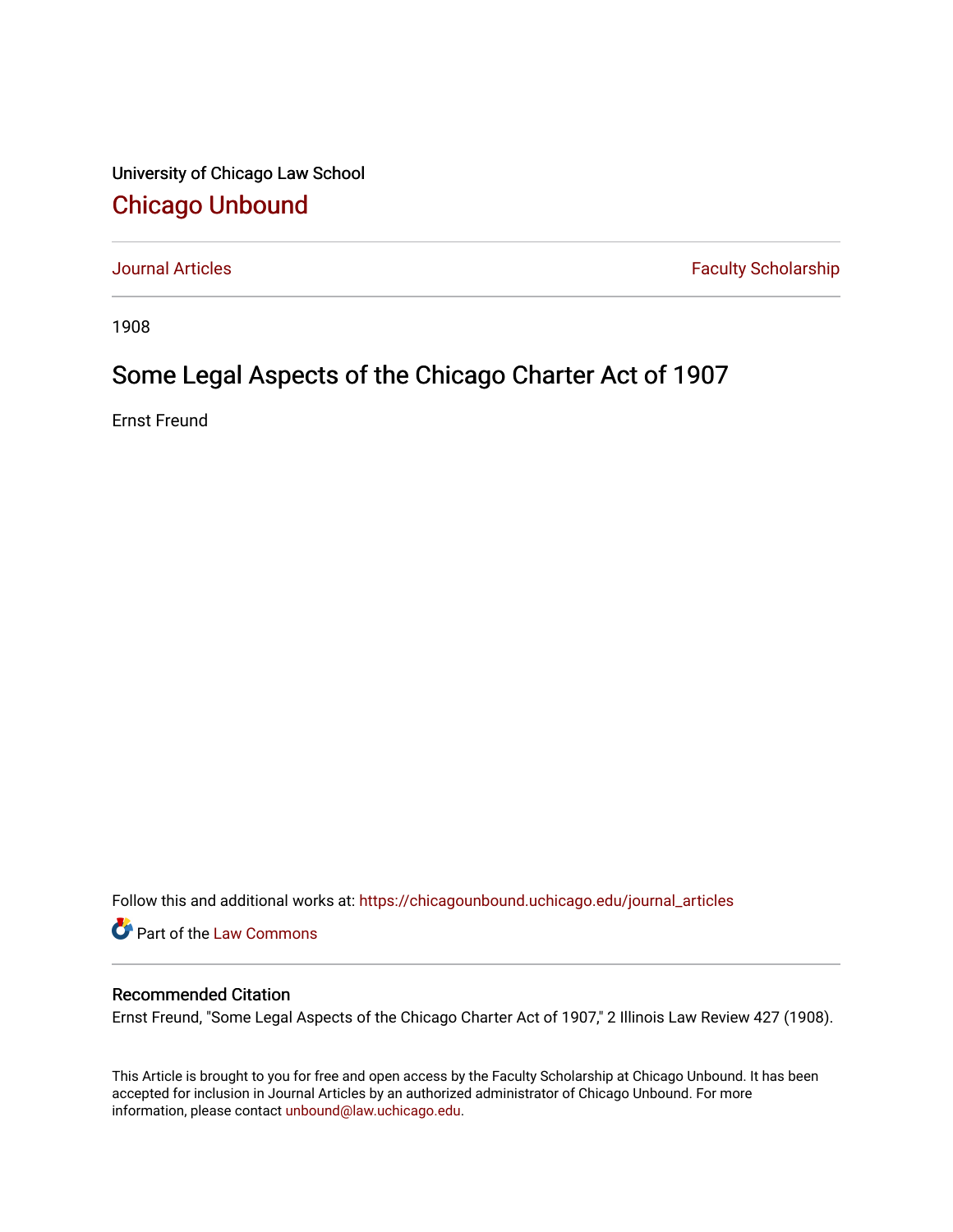# **ILLINOIS LAW REVIEW**

## **VOLUME II FEBRUARY,** 19o8 NUMBER **7**

## **SOME LEGAL ASPECTS OF THE CHICAGO CHARTER ACT OF** 1907

BY ERNST FREUND.<sup>1</sup>

While the proposed charter for the city of Chicago failed to become a law, its potential existence during the summer months of i9o7 secured it a place in the session laws of Illinois of that year. It may be expected that in future attempts at charter legislation here or elsewhere its provisions will be consulted. In view of that contingency it may be useful to offer a few comments upon some of the legal problems that presented themselves in drafting the charter, and the manner in which they were dealt with.

It will be necessary to confine this comment to the main features of the charter act, but the attention of students of the municipal law of Chicago should be called to some minor provisions of legal interest; so to the recasting to the provisions of the present city act on finance and expenditure (Article Ii), which were intended to bring legal consistency into a branch of our municipal law that would, as it now stands, be impracticable, if it were strictly adhered to; also to the provisions for taking care of defaulted improvement bonds which will be found in Article 8, Section **I5,** and Article **15,** Section 6 (see *Chicago v.. Brede,* 218 Ill. 528). These improvements upon the present law will probably be adopted sooner or later. Of other secondary matters that were contentious and remained more or less unsettled, especially two deserve notice: The question of compensation for subsidewalk space, which was intended to be placed beyond the controversy in which it is involved at present, and

I

<sup>&#</sup>x27;Prbfessor of Law in the Law School of the University of Chicago. Professor Freund acted as" draftsman for the committee of the Chicago Charter Convention, to which the working out of the convention's plan was entrusted.-Ed.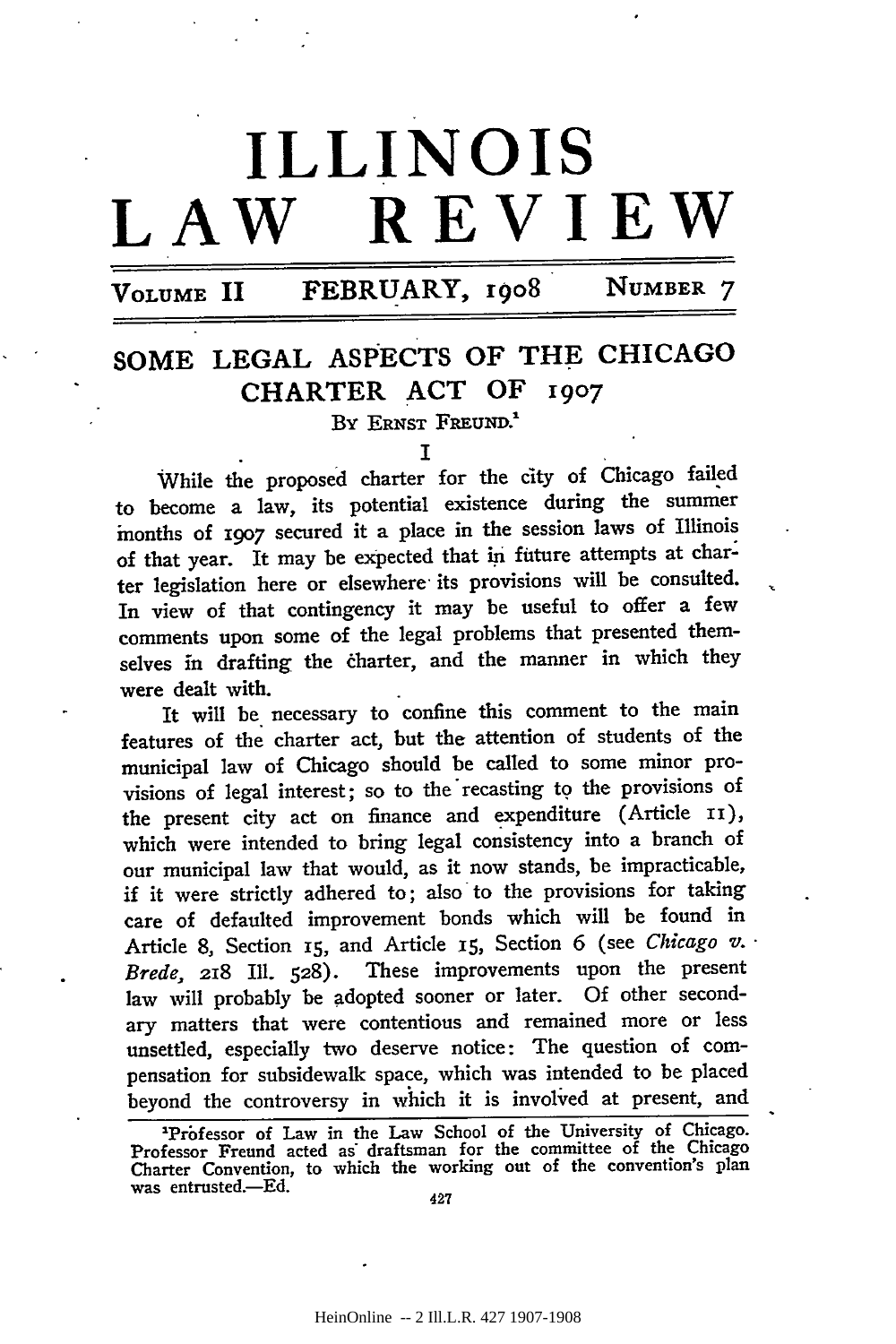#### 2 *ILLINOIS LAW REVIEW*

the provision for the carrying out of orders of the board of health by the board and at the expense of the delinquent owner, a provision which is in operation in England and in some eastern cities, and which, in a carefully guarded form, deserves to gain an entrance into the law of Hlinois (see Article 9, Section i6). These matters were not vital parts of the charter scheme.

II

Comprehensive charter legislation was a new matter for the present generation of the people of Illinois. Chicago, first incorporated under a general town corporation act of 1831, had received its first city charter in 1837, a second complete charter in 1851, and a third in 1863. The system of special charters was abandoned when the city in 1875 adopted the general Cities and Villages Act of *1872,* at that time an adequate law for the growing metropolis, which numbered about 400,000 inhabitants. The Act of 1872 is said to have been drafted by Judge Tuley, who was thoroughly conversant with the condition and the needs of the city. Since 1872 there had been a very considerable amount of legislation amending and adding to the Act of 1872 the bulk of the law having been increased three or four foldbut the fundamental organization had on the whole been left untouched. The introduction of civil service reform, the revision of the Local Improvement Act, and a new regulation of the city's relation to the street railroads had been the most noteworthy changes. The system of enumerating the city's powers in detail-characteristic of nearly all American municipal charters-inevitably resulted in lack of provision for newly developing needs, and made it necessary to resort to the legislature for-additional powers, sometimes of a relatively trifling character. But the chief difficulty of the city's government could not be reached by ordinary legislation; the development of its financial resources was hampered by constitutional limitations upon its borrowing power. The organization of a number of distinct municipalities on the same area, in part antedating the present constitution, had to some extent modified the operation of these limitations, but had on the other hand produced a serious lack of unity and coördination in the functions of local government. It was natural that an expansion of the bonding capacity of the city should carry with it a reduction of the number of bond-issuing governing bodies.

428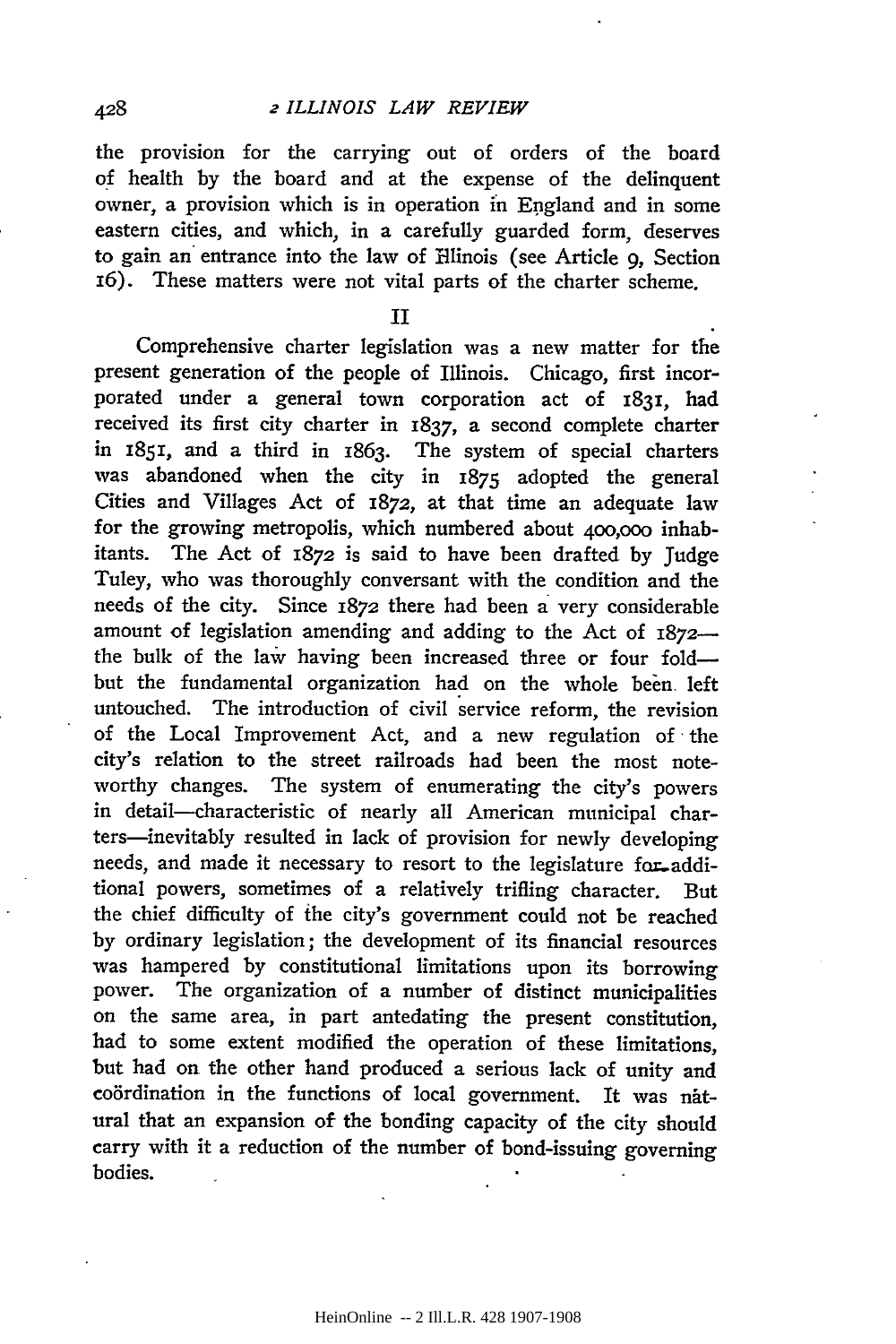The constitutional, amendment of 19o4 was framed to provide a remedy for this condition of things; it allowed the consolidation of all local governments the area of which is entirely within the city limits *(i. e.,* of the towns, the school board, and the park governments, but excluding the county and the sanitary district,) with the city government; and in the event of the city assuming. the indebtedness of at least two of the local governments so consolidated, it allowed' the raising of the debt limit from **5** per cent of the assessed value (which is one-fifth of the full value) to 5 per cent of the full value of the taxable property of the city, counting as part of such 5 per cent a proportionate part of the debt of the county and the sanitary district. It also allowed special legislation for the city of Chicago, subject to a local referendum.

For the first time, since i87o, it thus became again possible to enact a special charter for Chicago, and for the first time the enactment of such a charter was made subject to specific constitutional limitations.

#### **III**

*Home rule:* In every city charter three classes of provisions may be distinguished: **(i)** Those by which the legislature defines the local powers and determines at least the principal parts of the local organization. They constitute the essential framework of the charter, and unless the constitution allows the inhabitants of the city to determine for themselves the scope and constitution of the local government, they must be settled by legislative enactment. From .the legislature itself must also emanate those powers,. which even a very broad definition of the term "powers of local government" would not cover, such as the power of eminent domain, especially outside of the city's own territory, or limitations of rights of action against the city. (See-Article 8, Section 6; Article 8, Section 10; Article 8, Section 12). *(2)* Those provisions by which the state legislature imposes limitation upon local powers in order to enforce a distinct state policy which is to be operative within the locality, or in order to prevent an abuse of local powers and to secure protection to minority interests. (3) Detailed regulaiive provisions which might as well be left to local self-government, but which will creep into every statute through the legislative tendency to express with fullness and particularity the substance of the matter which it happens to have in hand.

429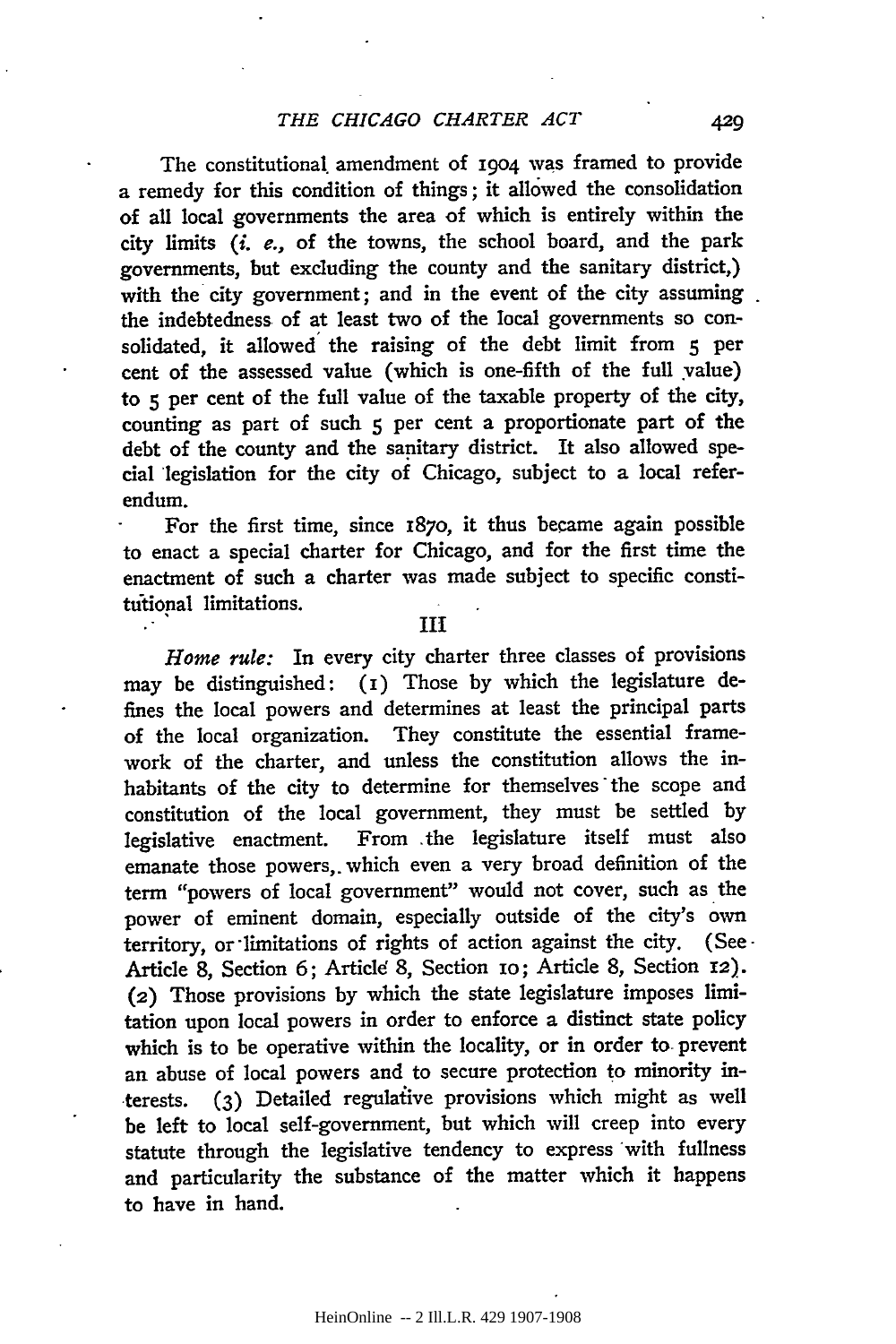Since practically every provision of a charter, being a binding state law, constitutes in the absence of saving clauses a limitation, it follows that the volume of a charter is generally in inverse proportion to the home rule which it bestows. **A** glance at the charter of Greater New York will illustrate the truth of this observation.

In Chicago there was a very general sentiment in favor of broad powers of local gelf-government, and while limitations of the second class above mentioned were of course inevitable, in the main the securing of the desired grant of home rule presented as much a problem of drafting as of policy.

The framers of the charter had intended to break away as far as. practicable from the system of minute specification of powers. An examination of the charter act will show how far this effort was attended with success. In the present law the powers of the city council are enumerated in ninety-six separate items. The charter grouped them under a small number of important heads forming distinct articles; officers, corporate powers, police powers, finance, streets, public utilities, parks, schools, etc. In each of these articles one broad provision was placed giving the city control of the whole of the particular department of municipal activity. In nearly every.case this meant a substantial enlargement of existing powers. No attempt was 'made to define public utilities in order not to leave the city powerless in the face of new industrial developments. Parks and driveways were allowed to be located outside of as well as within the city. The city's school powers would have covered every kind of educational institution and facility. The powers for charity and relief were 'almost entirely new. Even without the comprehensive clause of Article **5** the advance in home rule would have been very considerable.

The object of this much discussed clause<sup>1</sup> was to emphasize the fundamental principle of the whole charter, which in the words of the constitutional amendment was the creation of a "complete system of local -municipal government." The bill framed **by** the convention defined the powers of the city council

The legislative powers of the city council shall be subject to the provisions of this charter; but the specification of particular powers by

<sup>&</sup>lt;sup>2</sup>5-1. The city council shall be the governing body of the municipality.<br>It shall exercise the corporate powers of the city, and shall be vested<br>with powers of local legislation adequate to a complete system of local municipal government subject to the general laws of the state, as by the next following section provided.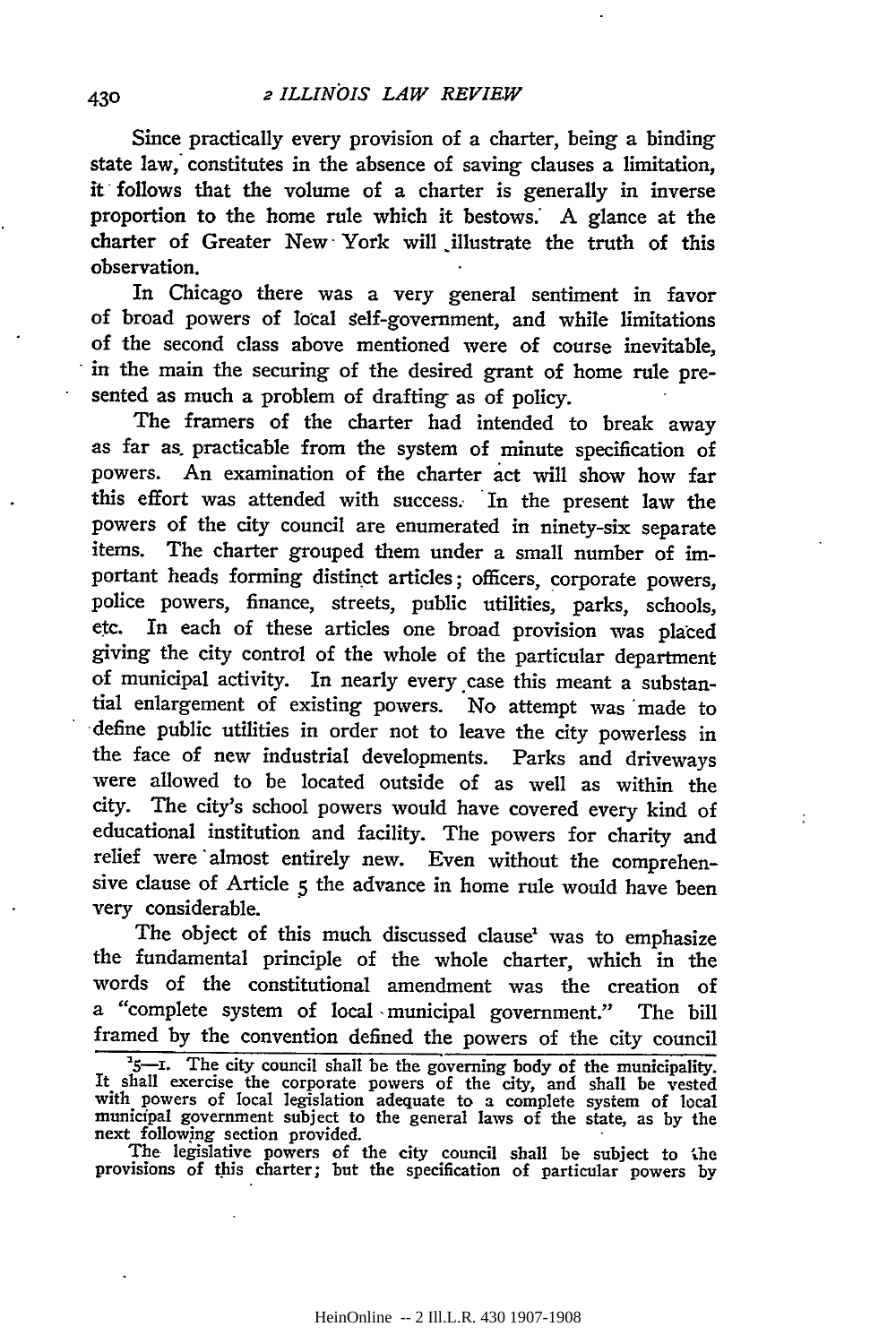as "covering all matters of local legislation and municipal government that can be constitutionally delegated to it by the legislature." This the legislature refused to grant, but granted instead "powers of local legislation, adequate to a complete system of local municipal government."

The difference, however, was one of language and not of substance; both forms alike indicated that the city was to enjoy the full extent of permissible delegation of powers, subject to such limitations as the charter should expressly specify.

IV

*The power of amendment':* It was necessary for practical reasons, in order to preserve continuity and to make such continuity appear on the face of the act, to incorporate into the charter a good deal of existing legislation with all its details just as it stood on the statute books; while it would have been more in this charter shall not be construed as impairing the general grant of powers 'hereby bestowed except that no taxes shall be levied or imposed by the city council other than as hereinafter provided. **5-2.** The legislative power of the city council shall be further sub-

ject to all existing laws of the state not rendered inoperative by this charter and to all general laws hereafter enacted by the general assembly in conformity with and subject to the constitution, but no general statute hereafer enacted relative to the government of the affairs of the cities of the state, or of cities containing a stated number of inhabitants and over, **or.** allowing the formation of new municipal corporations in any part of the state, shall, in the absence of an express declaration of legislative intent to the contrary, be construed as applying to or operative within the city of Chicago.

5-3. The city council may provide for the carrying into effect of any of its powers by the creation of an appropriate oificial organization and by the delegation of adequate executive and administrative powers and duties, subject to the provisions of this charter.

 $\frac{1.5}{5-4}$ . Whenever this charter makes any provisions or regulations with regard to a matter, the regulation of which the legislature has power to delegate to the city council, the city council may adopt an ordinance regulating such matter in whole or in part, and submit to the voters of the city, in the manner provided for the submission of propositioni to popular vote, the question whether the provisions of the charter (which shall be designated in the ordinance by title, article, chapter, and sect on, as the case may be) regulating such subject matter shall be discontit aed and the ordinance adopted by the city council be substituted in their st ad. If the voters of the city shall vote in favor of such discontinuance and substitution, the provisions of the charter so designated shall from the..ceforth be inoperative within the city, and the ordinance so adopted shall take effect. No ordinance amending or repealing 'such ordinance or amending or repealing any ordinance that may subsequently be substituted for it, shall go into effect until such ordinance shall have been approved

by a majority of the voters of the city voting upon the question. This' section shall not apply to the provisions on taxation or to the article on public utilities, or to the provisions vesting the control of the school system of the city in a board of education, or to any provisions of this charter expressly prohibiting or restraining the exercise of particular powers by the city or any department or officer thereof.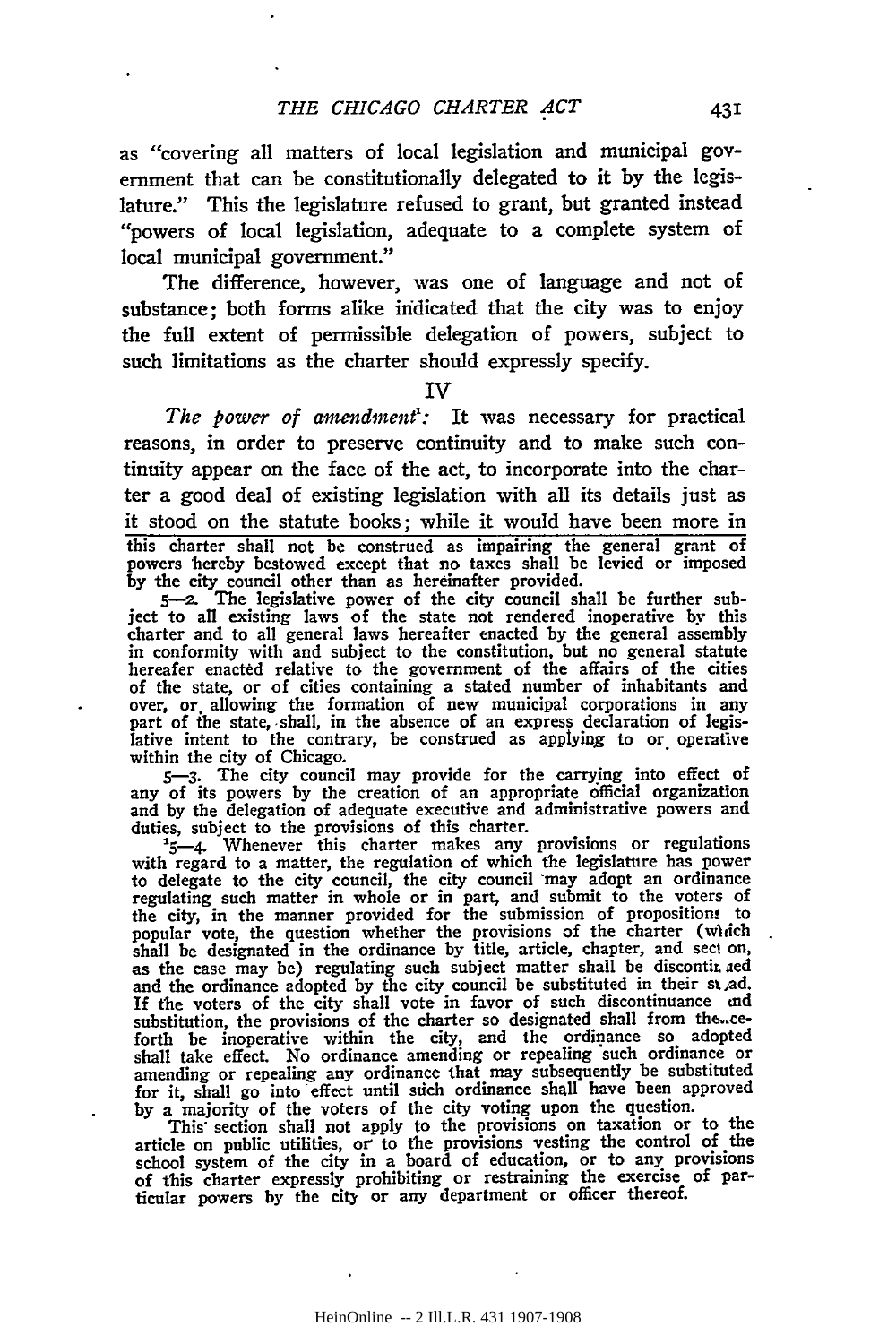conformity with the spirit of the charter to state the main principles of those laws in broad outlines and to leave their elaboration to the city council.

A way had to be found to reconcile these many detailed regulations with the principle of home rule. It was certain that amendments would be called for from time to time, and the question presented itself whether it would be possible to avoid going to the legislature for every trifling change. It was fully realized that a broad and unlimited power of amendment lodged in the city council would be contrary to legislative intent and most likely unconstitutional, but it was believed that a power of amendment might find legislative and judicial approval, if it were carefully circumscribed both as to subject matter and as to mode of exercise.

For a provision vesting in a subordinate legislative body the power to change the law enacted by a superior body a direct precedent was furnished by the charter of Greater New York. This provides (Section **3)** that certain sections shall be continued in force until the Board **bf** Aldermen shall pass ordinances regulating the matters provided for in said sections, and when the matter covered by any such section shall be regulated by ordinance, the section shall cease to have any force and effect. The Board of Aldermen is also given power to vary the building laws (Section 65o). Louisiana also allows the charters of towns to be amended, upon petition of one-third of the taxpayers, and by an election held for that purpose (Laws of 1880, Chapter 110), and South Carolina permitted in similar manner an extension of the duration of city charters (Laws of i9o2, No. 562). In Missouri an ordinance may supersede a statute, if the power is clearly given (38 Mo. 451), and -the same is true under the express terms of a recent city charter granted in Nevada (Laws of i9o5, Chapter **7).**

There has so far been no exhaustive judicial discussion of the constitutionality of this practice. But the Supreme Court of Michigan has declared a provision of the charter of Detroit unconstitutional which allowed the charter to be amended, upon recommendation of the mayor and by resolution of the common council, or by petition of 5,ooo voters, the proposition to be submitted to the voters of the city.

The Court adopted the opinion of a lower court which laid considerable stress upon the fact that legislative authority was

432

منعا بعامل مراجاته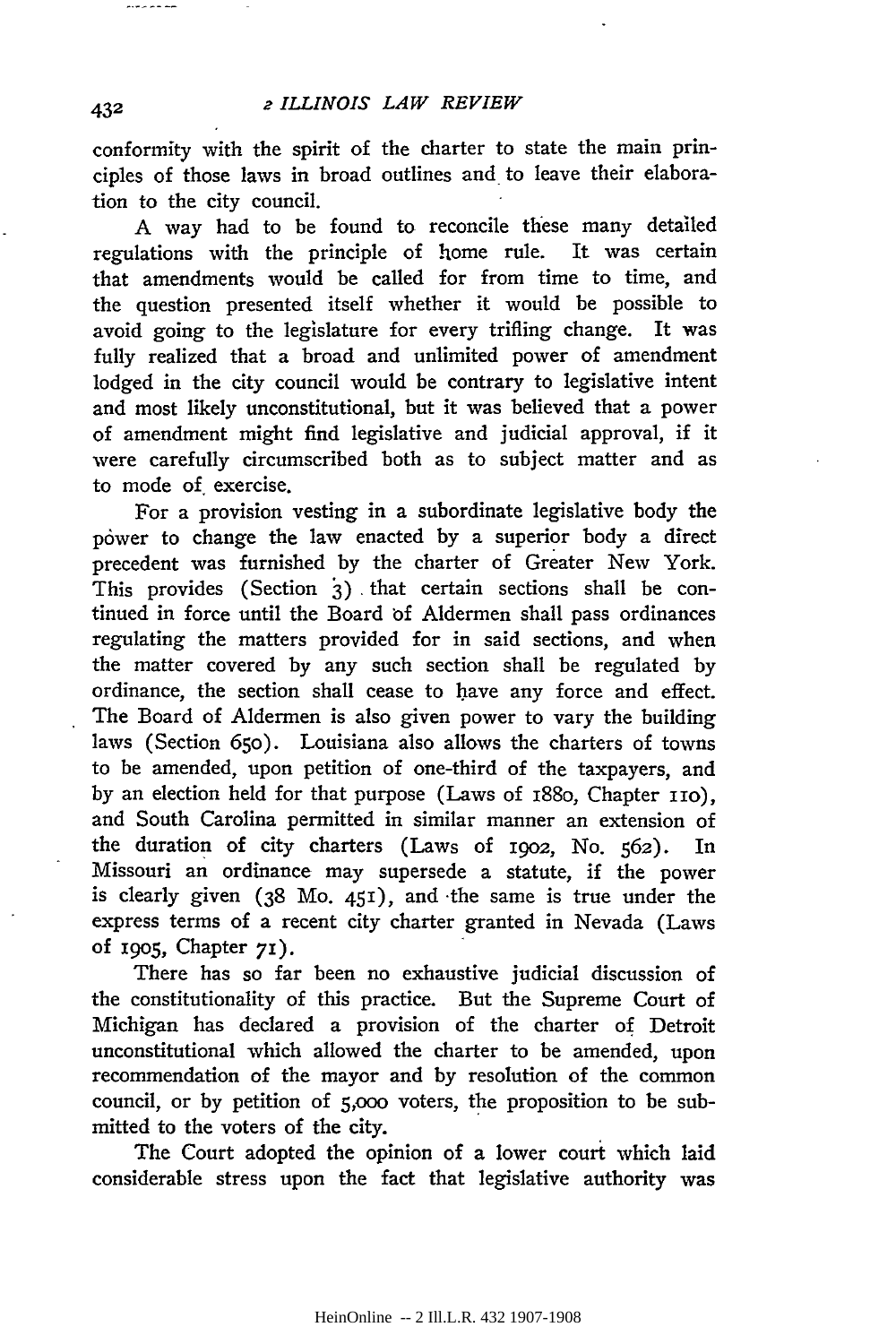delegated, not to the legislative branch of the city government, but to its executive head, the mayor, or to any 5,ooo electors *(Elliott v. Detroit,* **121** Mich. **6ii,** 1894). However, the decision stood as a warning to be cautious in the formulation of such a grant of power.

No attempt was therefore made to vest in the city a general power to amend the Charter Act, but the power was carefully qualified in order to obviate, if possible, any constitutional objection.

The qualifications were that the power of amendment was limited to matters which in the first instance might have been committed to the city council; that even as to those it was made subject to important and far-reaching specific exceptions, and that it was not to be effective without popular vote.

**.** The first qualification removed the objection of an unconstitutional delegation of legislative powers. The exceptions related to those matters as to which it might fairly be inferred that the legislature intended to impose a policy of its own upon the city-the provisions on taxation, the article on public utilities, the maintenance of a board of education to manage the school system, and every provision expressly prohibiting or restraining the exercise of particular powers **by** the city or any department or officer thereof. The latter exception particularly indicated the conservative and moderate character of the amending power.

The third qualification was in accordance with the spirit of the constitutional amendment and would have left the final decision upon the adoption of any amendment in the same hands, whether the amendment had been proposed by the council or **by** the legislature. If this consideration had not been controlling, an optional referendum upon petition of a small percentage of voters would have been much preferable, as being less unwieldy in operation and equally effective in securing popular control.'

With the provision for a compulsory referendum there was

'In order to permit such improvements in the details of the local improvement act not touching any matter of principle, **as** might be called for from time to time, the following -provision was framed: **(15-3.)**

"The city council shall have the power **by** general ordinance passed **by** a vote of three-fourths of all its members to make provisions regard- ing the time and manner of notice, regarding the number of installments into which assessments may be divided, regarding the time **of** payment of assessments and the payment of the interest upon the same, also regarding the form, the terms, and conditions of the payment of, improvement bonds, and the provisions of any general local improvement act of the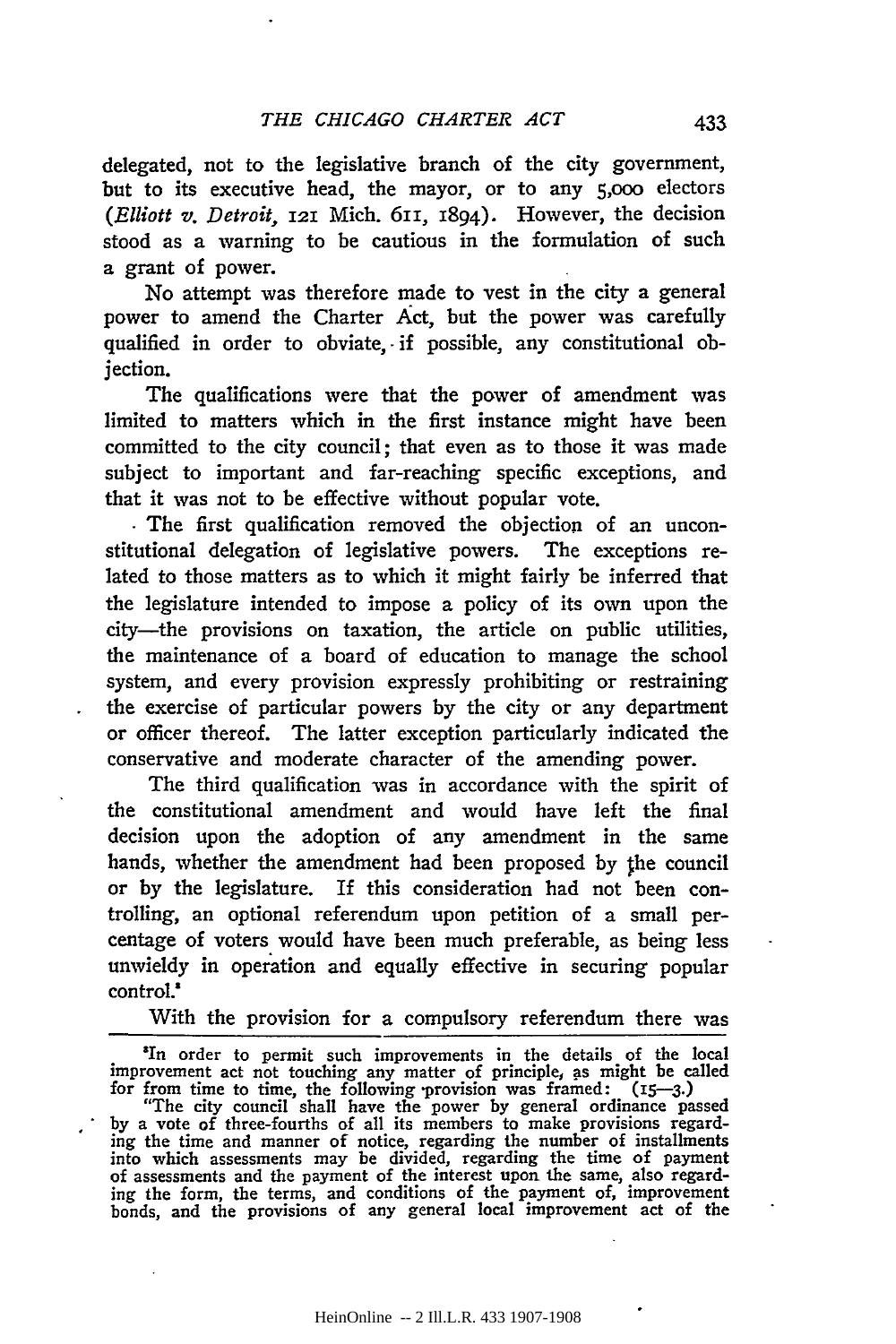#### <sup>2</sup>*ILLINOIS LAW REVIEW*

very little to distinguish the clause from those forms of local option in which the legislature allows a municipality not only to adopt or not to adopt some particular local scheme, but also to discontinue its operation after having once adopted it. Under the Illinois laws the power to establish and give up city courts is perhaps the most conspicuous instance of this practice. Under the constitutional amendment all special legislation for Chicago is in effect local option legislation. With reference to those charter provisions which were to be subject to the local power of enactment, the legislature offered in the first instance some regulation of its own which the city might, after having adopted it, discontinue, and for the contingency of its discontinuance the legislature offered a local power of regulation subject to a referendum; and it provided that the power to discontinue and the power to regulate were to be exercised by one and the same act. At most, then, there was a new combination of several features, each of which was familiar to our legislative practice. It was hoped that the form chosen would have stood the test of judicial scrutiny. The power itself was so desirable that it would have been unwise not to try the experiment.

Another question relating to charter amendments deserves notice. Can a charter for the city of Chicago be changed only in accordance with the express provisions of the constitutional amendment of 1904 which requires submission to the voters, or can future legislation enacted for all cities of the state alike be made applicable also to the city of Chicago? Perhaps a distinction ought to be made between legislation which hegulates matters not covered by the charter, and legislation which is repugnant to charter provisions. General, legislation of the former kind may be desirable; for instance, for the purpose of introducing uniform methods of accounting. General legislation of the latter kind would in almost every case be contrary to the spirit of the constitutional amendment, and the presumption should be against a legislative intent to that effect. Therefore, while the question of power had to be left open, it was provided as a rule of construction that in the future any law passed with reference to cities should not apply to the City of Chicago, unless the legislative intent to the contrary should be clearly expressed  $(A$ rticle 22, Section  $i$ ).

434

*Communication* 

state upon any of these subjects shall be operative in the City of Chicago only in the absence of any different provision upon the same subject made under the power hereby granted."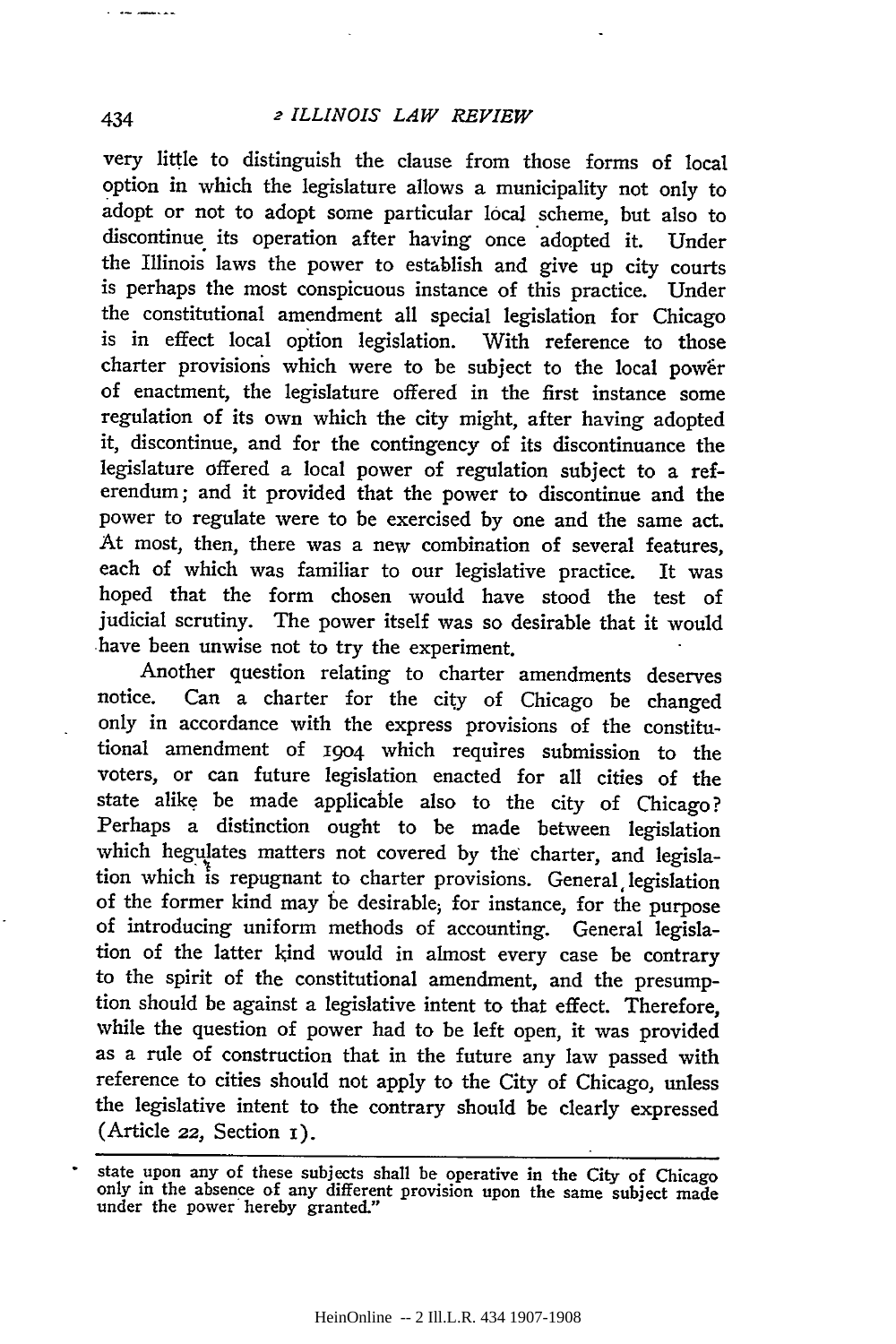*Consolidation:* The provision of the constitutional amendment allowing only the consolidation of local governments with jurisdiction confined to the territory of the City of Chicago made it necessary to leave intact the organization of five townships which extended partly into the city limits. It will also appear from the first section of the dharter that the consolidation of the other towns is qualified **by** the proviso "that towns or townships shall be deemed to continue in existence only in so far as their continued existence may be necessary to the collection of taxes."<br>The necessity of this proviso illustrates the incidental operation of constitutional limitations. The town collector had for a long time been an important figure in our revenue system. He survived when in 1898 the town assessors of Cook County were abolished. In 1901 when the township organization in large cities was reduced to a mere shadow, the office of township collector was not directly abrogated, but the treasurer was made ex-officio township collector, and in that capacity collects the local taxes at the present time. Had the charter undertaken to abolish the town organization outright, the county treasurer could have acted no longer as ex-officio township collector; to extend the functions of the county treasurer as such would have been beyond the scope of charter legislation, and the creation of a new city office for the collection of taxes would have brought a new element into a revenue system already sufficiently intricate. Hence it was deemed simplest to leave the towns in existence for tax collecting purposes.

The express consolidation of the school government with the city government would have removed a peculiar ambiguity in the relation between these two governmental organizations. The constitution of 187o contains no positive provision for local divisions for educational purposes, but recognizes state, county, township and *district* school officers. The district is also the lowest unit for school purposes recognized **by** the general school law. For Chicago the charter of 1837 had provided that the common council might divide the city into school districts, each of which was to elect annually three trustees with power to purchase sites, etc. The charter of **1851** vested the title to all school lands in the city, and gave to the city council general powers over the school system. But the election of district trustees was discontinued only in 1857, when provision was made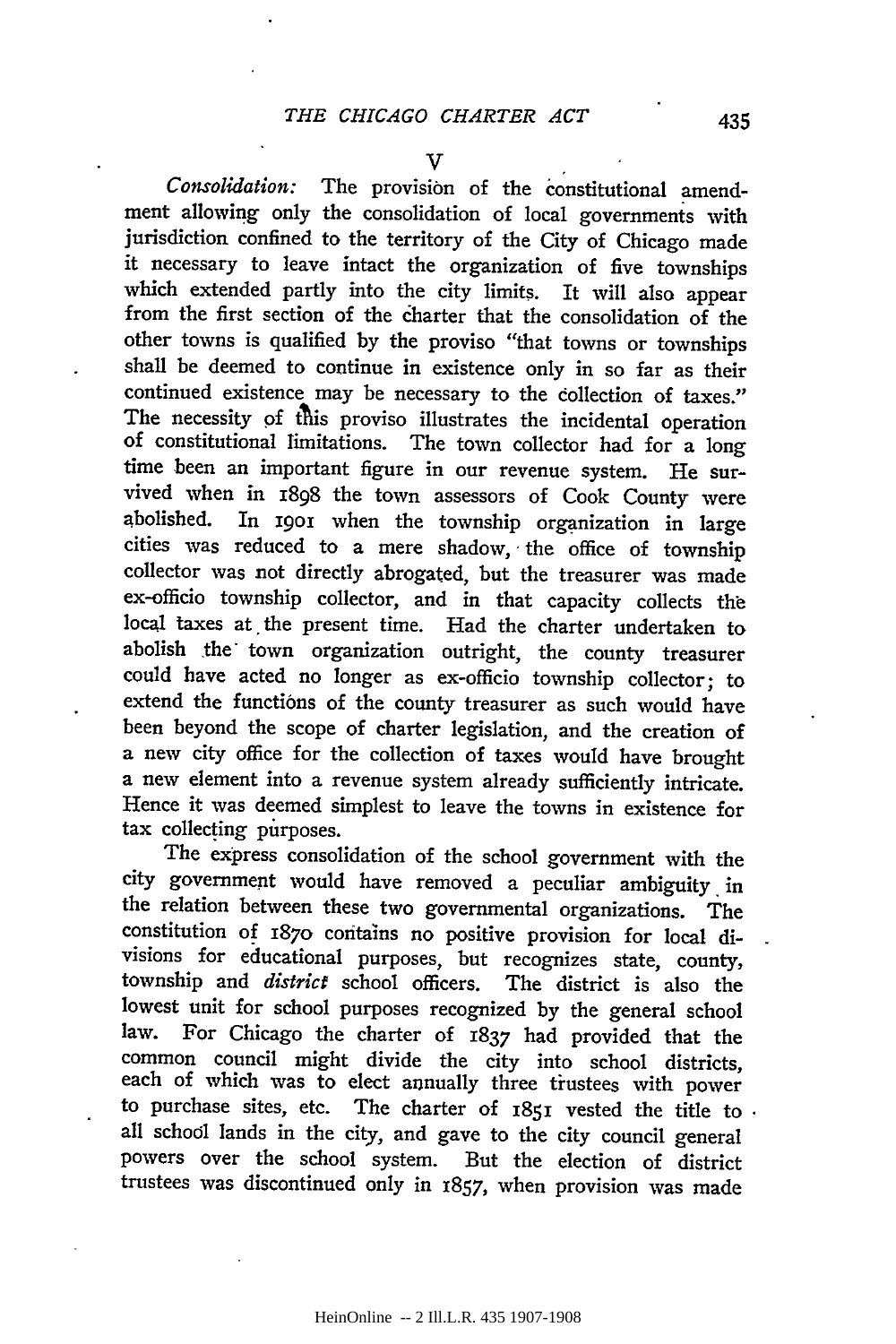for the appointment by the council of a Board of Education, the duties of which were to be prescribed by ordinance. By the charter of 1863 the powers of superintendence and control were vested directly in the Board of Education, but the title to the school lands continued in the city. The Cities and Villages Act of 1872 was entirely silent as to schools, and when the City of Chicago adopted it in 1875 its schools came to be governed by the school law, which had special provisions for cities over ioo,ooo. Such a city corresponded to and virtually constituted a school district, but instead of elected directors it was to have a Board of Education, which was to be appointed by the mayor, but whose functions were prescribed by law, and were not to be exercised by the common council, except as especially provided by law. The common council was to levy the school taxes, and its concurrence was required for purchases and bond issues. The title to school property continued to be vested in the city, and as the city retained the financial powers and resources, the money borrowed for school purposes was to be raised on the credit of the city.

The resulting condition of law seems to be that the city corporation serves at the same time the purposes of a school district, but that its powers in .that respect are derived from the school law and not from the city law. Does it follow that there are two separate and distinct corporations? Perhaps somewhat inadvertently the Supreme Court expressed the relation in that form in the case of *Speight v. People,* 87 Ill. 595, but the statement was practically withdrawn in *Brenan v. People,* **176** Ill. 620, when it was said that the Board of Education was not a municipal corporation and none the less a municipal agency or department of the city government, because certain corporate powers are vested in it. Again, however, the Supreme Court spoke of the Board of Education as a corporation or quasi-corporation when it denied the liability of the city for neglect or default in the construction of school buildings *(Kinnare v. Chicago,* **171** Ill. **332),** but the decision was plainly and sufficiently founded upon the generally recognized principle that there is no municipal liability for default occurring in the discharge of public governmental duties.

The relation between the city and the school administration remained sufficiently uncertain to furnish the present mayor some slight color of legality when he undertook to remove members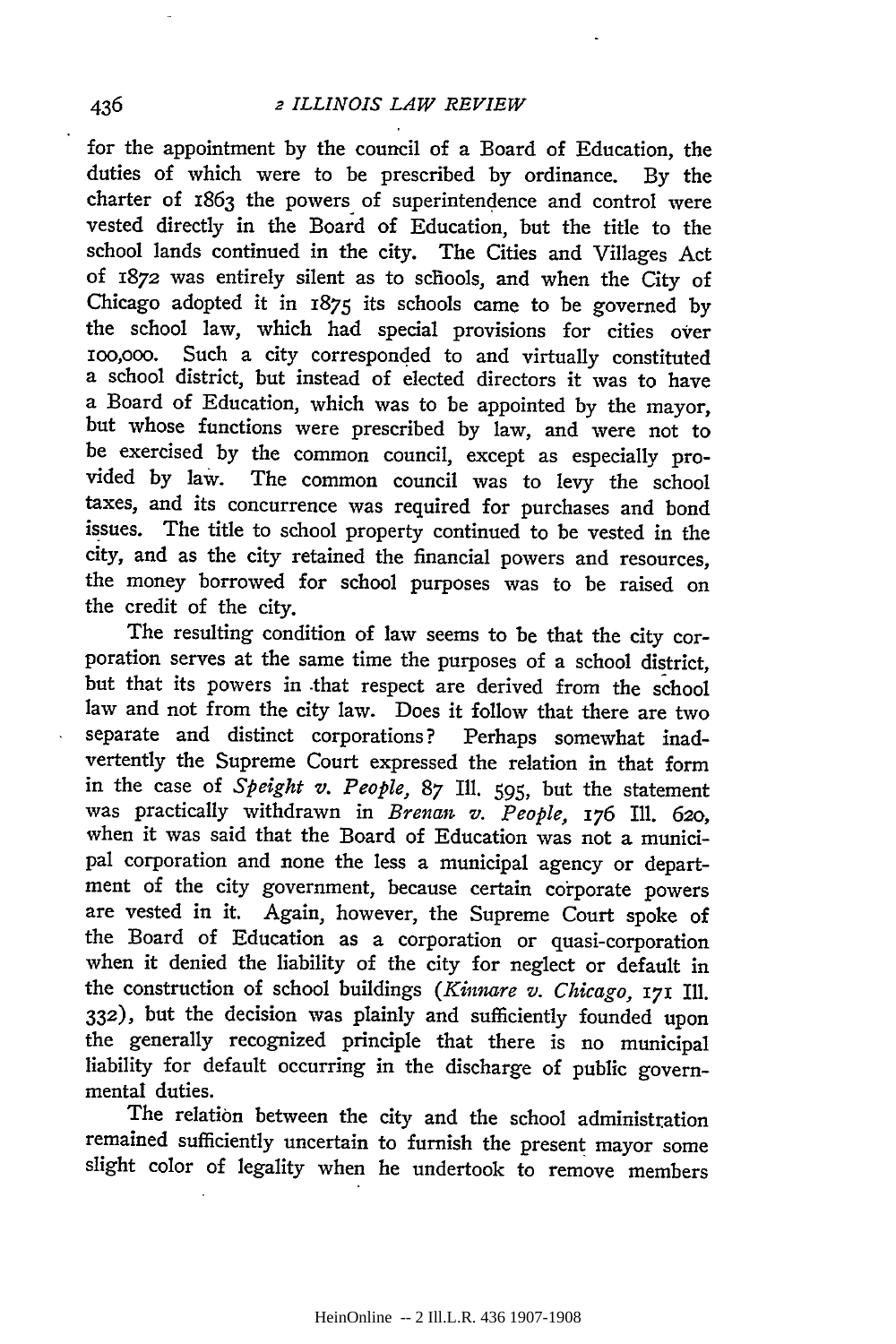of the Board of Education, and it required another decision of the Supreme Court to place this matter beyond controversy.

The adoption of the charter would have removed this ambiguity. **The** corporate identity of city and school organization would have had the positive sanction of the constitution, and the mayor's power of removal would have been regulated **by** express provision. The city being placed to some extent under a separate school law, a doubt would have arisen whether it would have been entitled to a share in the so-called distributive school fund, which **by** law is to be apportioned only among schools kept in accordance with the general school law. **A** provision was therefore inserted in the charter to the effect that "except as **by** this act modified, the provisions of the general school law shall apply to the City of Chicago, and for the purpose **of** sharing in the distribution of the common school fund and other distributive funds, the schools of the city shall be deemed to be kept in accordance with the provisions of said (the general school) law."

**VI**

*The provision for submission to popular vote:* The constitutional amendment, after providing for the submission to the voters of any "law based upon this amendment of the constitution, affecting the municipal government of the City of Chicago," adds, "and no local or special law based upon this amendment affecting specially any part of the City of Chicago shall take effect until consented to **by** a majority of the legal voters of such part of said city voting on the question at any election, general, municipal, or special."

Suppose the total vote cast in the city had shown a majority in favor of the adoption of the charter, but the vote cast **in** one town or in one park district had been adverse, what would have been the effect under the clause last quoted?

It would most probably have been contended that the amendment required a majority vote in each of the municipal corporations sought to be consolidated, and in order to meet this issue squarely the charter act provided that "in case any election precinct of the city is or shall be intersected **by** the boundary line of any of the municipal corporations sought to be consolidated **by** this act, the judges of election shall procure and the election commissioners shall furnish two or more ballot boxes so as to allow the votes of the residents of such municipal cor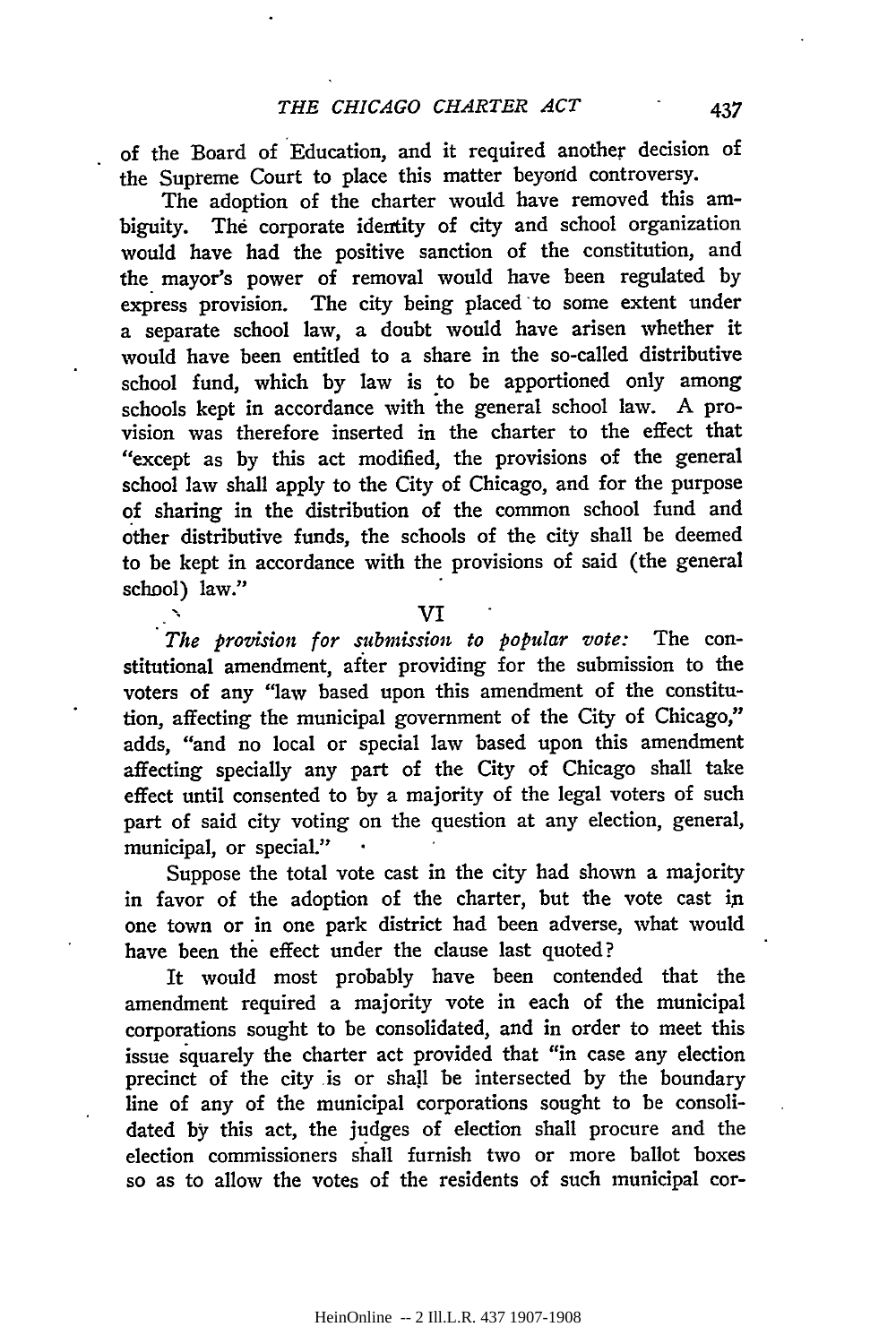poration in such precinct to be received separately from the votes of the voters of such precinct residing outside of such municipal corporation, and the same shall be received and returned separately."

The force of the contention would have depended upon the question whether the charter was a special or local law with reference to each local government which it undertook to abolish.

Suppose the constitution of a State forbids the enactment of special laws granting or amending corporate charters, but all previously existing corporate charters had been granted under a reservation of a legislative power of amendment,-could the legislature of that state enact a general law affecting all corporations alike, organized under special as well as general laws? It seems that such power must exist. Yet it cannot exist if the general law is a special law with reference to each corporation incorporated under a special charter which is affected by the new law. The case thus put is parallel to the case of the town or park district in Chicago. All towns and park districts are in a sense similarly affected, for they are all equally consolidated with the city. Concede, however, that each park district, having an organization and powers of its own, is specially -affected by such consolidation, yet the constitutional amendment does not require the special consent for every law affecting specially any part of the city, but only for every *local or special law* affecting specially such part. It does not appear how a law operative throughout the whole city can, at the same time, be said to be a local or special law, where the legislature contrasts the two classes of laws.

If the contention were well founded, the further question would have arisen, and would arise in any future charter, how the adverse vote in one town or park -district would affect the adoption of the charter. The Charter Act left this to judicial construction; however, an expression of legislative intent would be controlling, and it would be appropriate. The effect of an adverse vote in one of the small and obscure park districts on the North Side should be at most to leave that district out of the consolidation; an adverse vote of two of the large park systems, on the other hand, should carry with it the rejection of the entire Act, since the increase of the bonding capacity of the city-one of the main reasons for seeking a charter-is constitutionally conditioned upon the assumption of the debts of two of